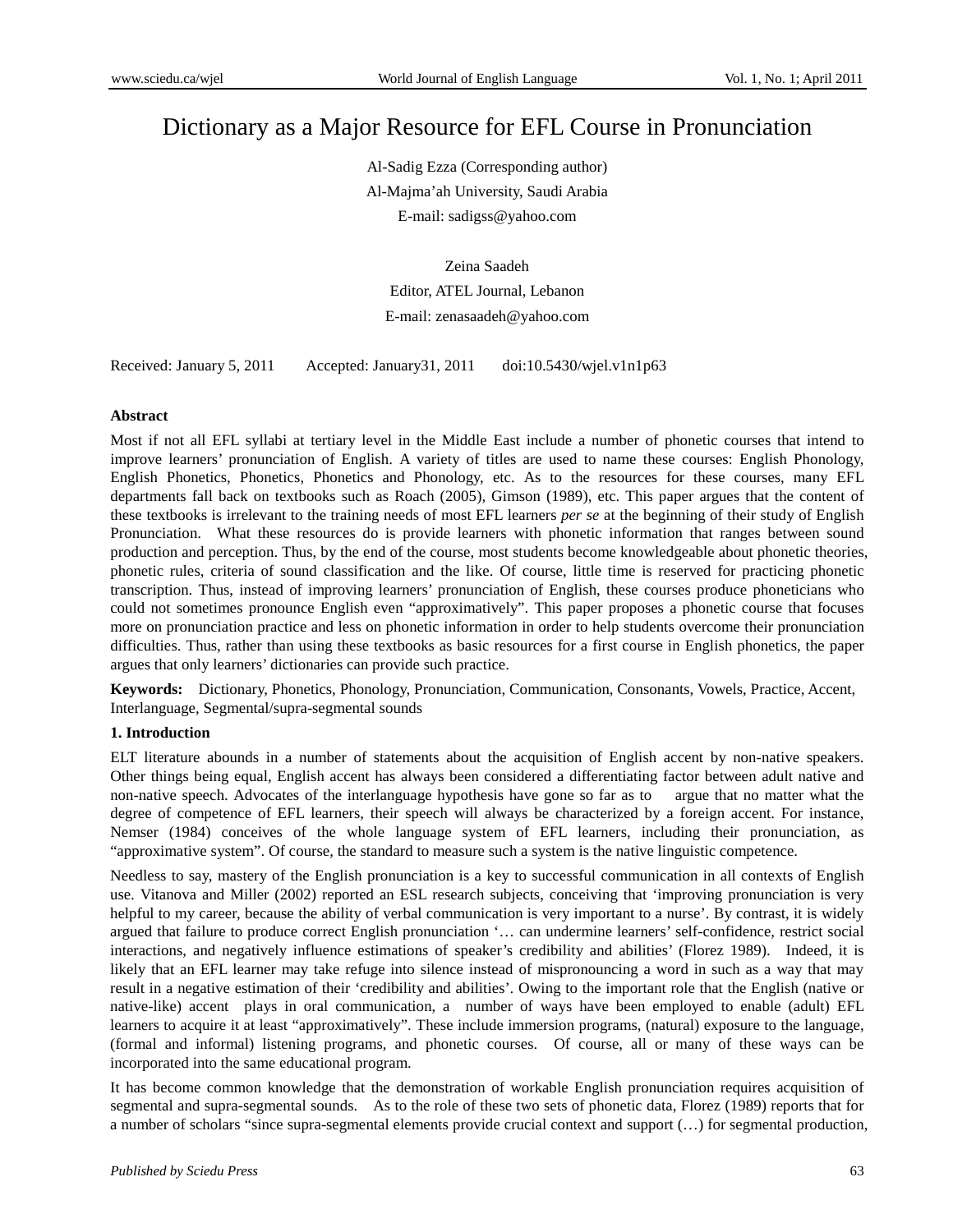they are assuming a more prominent place in pronunciation instruction". This proposal tends to put more emphasis on the role of supra-segmental sounds in oral communication than on segmental sounds. However, there is a view to the contrary; viz. if segmental sounds are not properly pronounced, the supra-segmental sounds cannot help determine the meaning of the speech in question. For instance, In a Saudi college, an EFL teacher was once reported saying "Do you want me to do that first?" where the last word appeared more "fast" than "first", with the possibility of both interpretations. Thus, knowledge of the speech act of the sentence does not help explain the overall meaning of the sentence due to the confusion caused by the segmentally mispronounced "first". Moreover, research findings indicated that it is the mispronunciation of segmental sounds that results in undesirable real-world consequences. Vitanova and Miller (2009) reported an ESL medical student saying "… in another time, when a patient needed a blinder to dark the room, I told the aid and brought me a blender". By contrast, a wrong production of some prosodic features, i.e. stress, can still leave interlocutors with a general clue about the meaning intended by the speaker.

### **2. Learners' Dictionary**

Someone might wish to ask: What kind of dictionary that could simply replace the text-books mentioned above as a main resource for a first EFL course in phonetics? To begin with, the relevant literature includes a number of terms that refer to the type of dictionary compiled for EFL learners. Most frequent of these are "learner's dictionary", "advanced learners' dictionary", "good learners' dictionary", and "bilingual dictionary". It goes without saying that advanced learners' dictionaries are the most appropriate resources for all types of lexical information sought by EFL learners at tertiary level. However, the use of the adjective "advanced" is not a necessary condition for learners' dictionaries to be so perceived. A case in point is Longman Dictionary of Contemporary English (LDCE); it is certainly of the same coverage as the Oxford Advanced Learner's Dictionary (OALD), and is widely used by advanced EFL learners. Cowie (1989, p. 42) refers to both dictionaries to illustrate the concept of "*learners' dictionaries"* as "rightly perceived by students and teachers as information resources which combine the advantages of broad coverage, moderate size and relatively low cost".

As to the notion of *"good learner's dictionary"*, Taylor (1990, p. IV) points out that "good dictionaries provide so much necessary information for the language learner: definitions, grammatical information, indication of usage … lexical structure and relationships, and encyclopedic information". A similar but more comprehensive characterization of a *"good dictionary"* is proposed by Crystal (1987, p. 111). Crystal puts forward that such a dictionary should provide answers to twenty learners' questions including, *ineralia,* its paper quality, binding, and lexical, cultural and encyclopedic information.

As shown in the few paragraphs above, the dictionary is a reliable resource for all types of lexical information that learners may look up. However, research findings indicate that the dictionary has most frequently been used for one piece of linguistic information, i.e. lexical meaning. For instance, Barnhart (1964, p. 458) reports that teachers in the USA "were asked to rate six types of information commonly given in terms of their importance to first year students". The results revealed that "the students used the dictionary most frequently for meaning". Two similar studies were also conducted into the use of the dictionary by native speakers and EFL learners by Longman in 1980 (Summer, 1988, p. 114). The first study investigated the use of the dictionary by native speakers in Britain; it was found out that the most frequent information looked up by the subjects was meaning. The second study was conducted by Longman ELT Dictionary Department into the use of LCDE by students at secondary and tertiary levels in Britain, Japan, Germany, USA, Mexico and Nigeria. Again the result showed that LCDE was often used to check meaning.

In the light of these research findings, advocates of the use of the aforementioned text-books as primary resources for first courses in English phonetics might argue that since learners seldom use the dictionary to check pronunciation, it would be pointless to propose a dictionary-based course in English phonetics. Despite the plausibility of the argument, a number of counterarguments can be developed in defence of the use of the dictionary as a primary resource for a first EFL course in English phonetics. First, pronunciation problems are more urgent than meaning problems. While learners can guess a word meaning from the context with a more approximate result, they cannot do so with pronunciation. Since pronunciation is an intrinsic characteristic of the individual word, context could not be expected to help learners overcome problems pertaining to it. Second, EFL learners could not always model their pronunciation on their teachers' since the latters also have their own pronunciation problems. Thus, what has come to be described as *"language learner language*" in the interlanguage literature also applies to some EFL teachers. Third, since language is open-ended phenomenon, both EFL teachers and learners need to fall back on the dictionary as the only reliable resource for correct pronunciation.

It seems that bilingual dictionaries are not in vogue in the writings of dictionary researchers. Support for this claim comes from Tickoo (1989, p. V). He contends that "learners' dictionary can be said to have three main attributes: it is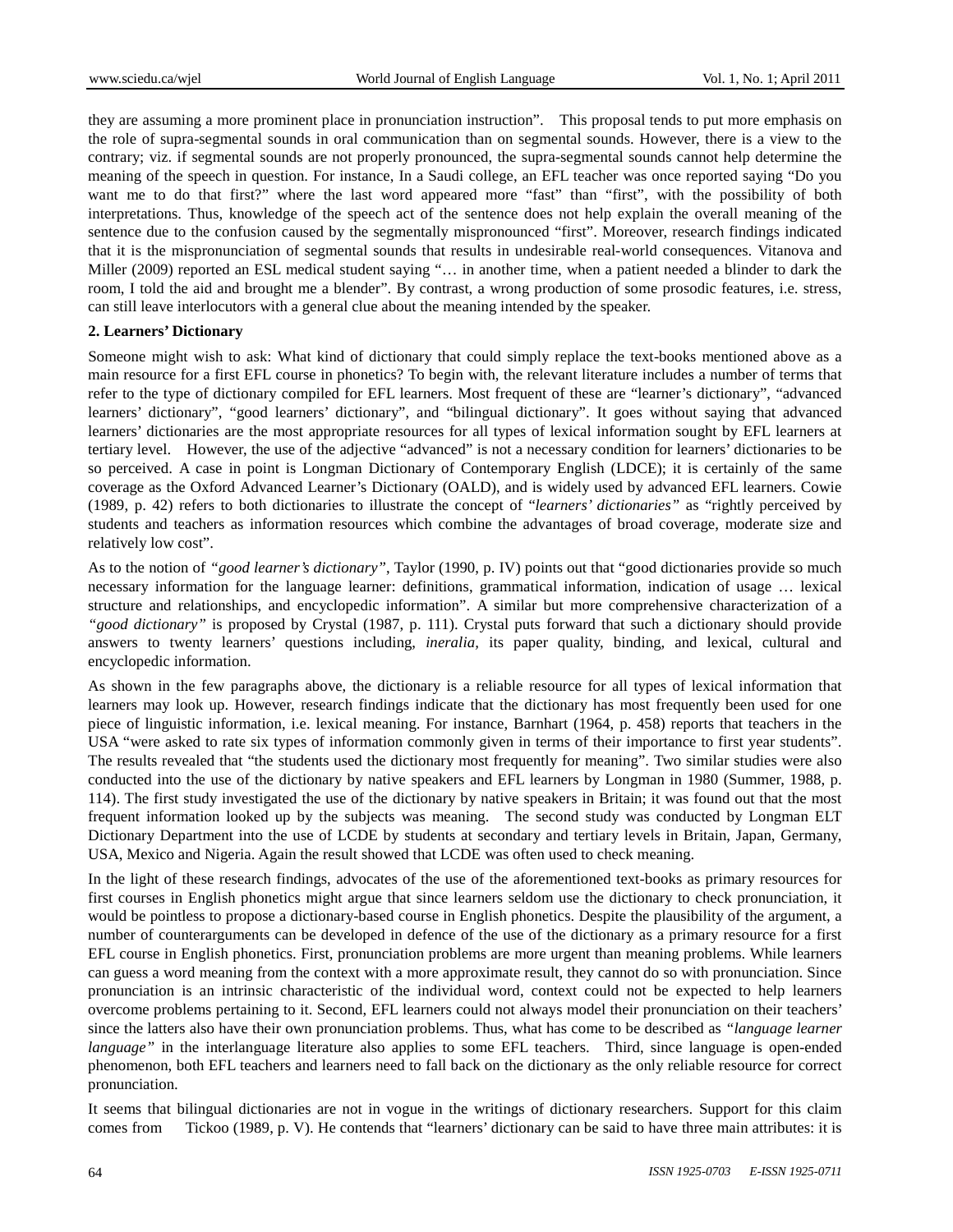derivative (based on established principles or practice), it is in most cases monolingual and it is principally a pedagogic resource. The second attribute detracts from the value of the bilingual dictionary and adds more to the controversy over its relevance to learners' needs.

### **3. Dictionary as a Major Resource for Pronunciation**

This paper argues that a phonetic course should focus more on pronunciation practice and less on phonetic information in order to help the students overcome their pronunciation difficulties. Needless to say, textbooks that EFL departments adopt as course resources could not provide learners with valid pronunciation practice, which is argued to be primarily provided by learners' dictionary. The table below gives an outline of the items covered by a dictionary-based course alongside a list of items included in a traditional course:

#### < Table 1 about here >

Before commenting on the content, it is appropriate to point out that we attempted an internet search for courses in English phonetics so as to know more about their specific objectives to realize whether or not they would confirm our argument that these courses concentrate on the acquisition of phonetic information at the expense of practice in correct pronunciation. Some EFL departments set realistic objectives (e.g. to introduce the students to the methods of description and classification of the English sounds) in the light of their respective course items that basically focus on phonetic information, such as speech physiology, classification of sounds, phonemic analysis, etc. On the other hand, online search has also shown that a number of such courses set objectives that focus on pronunciation practice while their content focuses on the acquisition of phonetic information. To show that this is so, consider the following course objectives:

- *At the end of the course, the students should be able to produce, correctly pronounce and discriminate English vowels and consonants.*
- *The course should help the students acquire pronunciation without too many traces of [mother tongue] articulation and intonation.*
- *… so that participants can not only improve their own pronunciation, but also make use of the theoretical information to guide their teaching practice.*
- *The main emphasis is on acquiring the practical ability to make and hear differences between sounds and to identify common pronunciation problems.*

As can be seen in this list of objectives, despite the intentions to teach or to improve learners' pronunciation of English, the students end up mastering considerable body of phonetic information as if they were trained to be phoneticians. It seems that the only item that can help realize these course objective is "phonetic transcription". But the fact that the relevant courses have been accumulated with a myriad of phonetic information makes it virtually difficult to allow for enough practice in phonetic transcription.

As to the contents of the proposed dictionary-based course in English phonetics, they are apparently more relevant to the courses objectives just quoted. They basically address the importance of practice in improving learners' pronunciation with special emphasis on the most problematic areas as will be discussed in some detail below. What is more, reasonable to claim that this proposal emanates from the rationale for introducing the International Phonetic Alphabet (IPA) – since it attempts to bridge the gap between the English spelling system and the sounds corresponding to them.

Let us consider three items in the proposed course to see how practice can improve learners' pronunciation. The first such item is the "pronunciation of the English vowel letters". The significance of this component stems from the fact that the five English (vowel) letters of the alphabet unpredictively reveal themselves in twenty different vowel sounds (and some consonants) in ways that cannot be satisfactorily handled in a traditional course owing to the limited time allowed for phonetic transcription. An interesting description of the oddities of the English spelling is presented in a poem entitled "English is a tough stuff". The poem tries to show the abyss of mismatch between the graphological and phonological representations of the English sounds. The poem consists of nine stanzas and seventy-seven lines, apparently attempting to establish an inventory of problematic areas of the English letter-sound relationship. Below is the second stanza of the poem:

*Just compare heart, beard, and heard, Dies and diet, lord and word, Sword, and sward, retain and Britain. Now I surely will not plague you*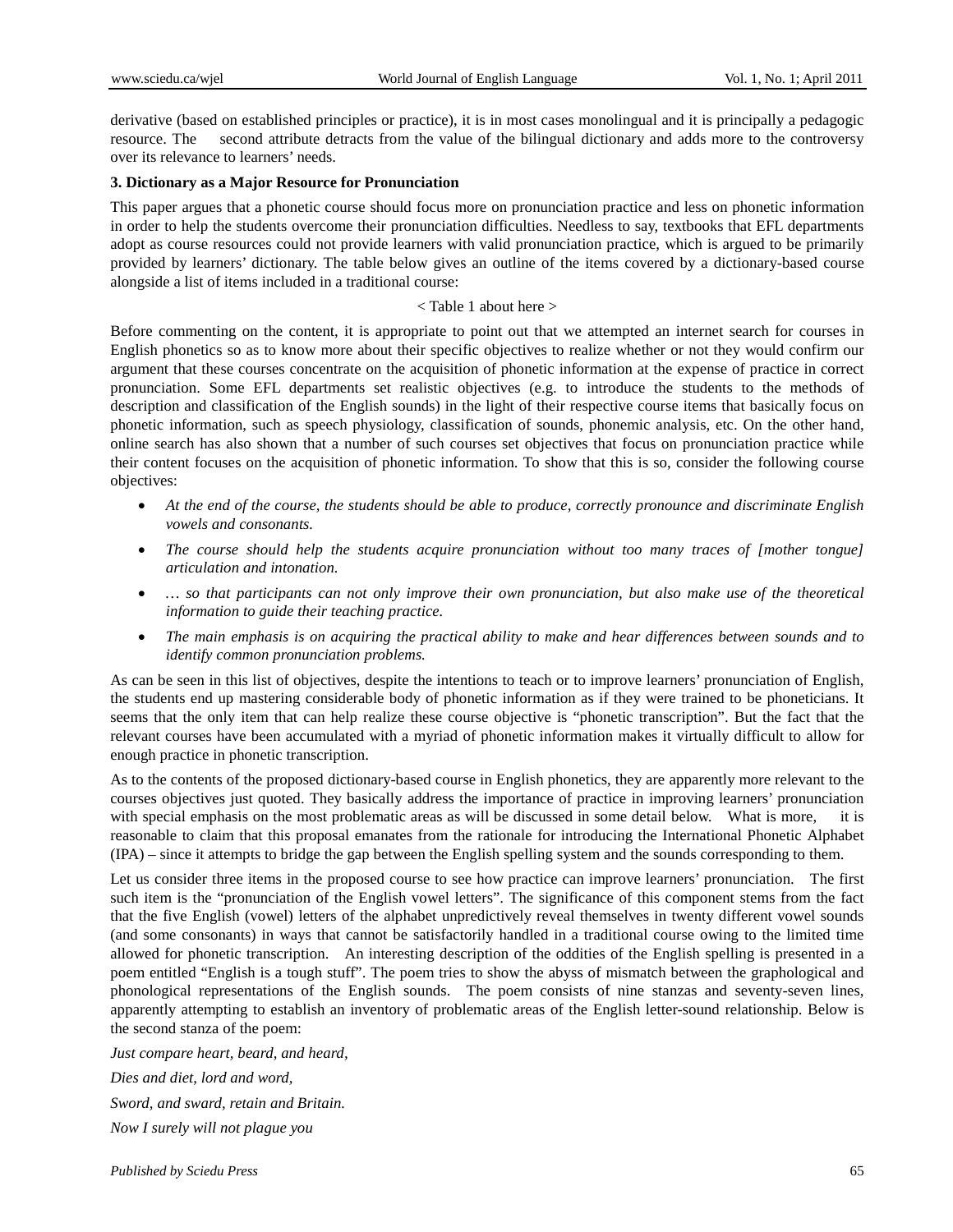*With such words as plague and ague.*

*But be careful how you speak:*

*Say break and steak, but bleak and streak;*

*Cloven, oven, how and low,*

*Script, receipt, show, poem and toe.*

It would always be a wise decision to include such examples into the course materials that are intended to enhance learners' pronunciation of English. This poem can be an inspiring resource for pronunciation practice that beautifully fits in with the proposed dictionary-based course. Viz. with the aid of the dictionary, the poem can become a rich resource for classroom activities and homework. Course assignments can culminate in recitation of whole stanzas following sufficient preparations. Since the course is practice-oriented, much time can be devoted to the activities pertaining to this poem. By contrast, it would be impractical to waste a traditional course time on dealing with this poem. Rather such (precious) time could best be employed in informing learners about the physiology of speech, description and classification of the English sounds and the like.

The second course item to consider is "pronunciation of geographical names". This item deals with acquainting the students with the correct pronunciation of the names of continents, countries and cities across the globe. If EFL departments in the some Middle East universities are to base their teaching literally on, say, Roach (2005), then they cannot be expected to consider learners' need for correct pronunciation of the geographical categories just mentioned. Indeed, geographical names are extremely peripheral compared the phonetic rules, distinctive features, syllable structure, etc from the point of view of such text-books. This paper assumes that introducing learners to the pronunciation of place names can have a great communicative value in an age characterized by strong (academic) bonds. Participants at international conferences will facilitate passport officers' job at airports if they can correctly pronounce their destinations. It is unfortunate that traditional phonetics courses leave learners to take care of this problem for themselves. However, the proposed course has special interest in the correct pronunciation of place names. Soarmed with some advanced learners' dictionary, students can spend a considerable amount of class and free time transcribing place names. This procedure is particularly important in the Arab world. The speakers of Arabic as L1 hold the belief that "anything goes" in pronouncing foreign, non-Arabic, forms. Thus, having this sociolinguistic belief, reinforced by the fact that traditional courses neglect this phonetic skill would eternalize learners' ignorance of the correct pronunciation of place names.

The third component that the proposed course emphasizes is "selected areas". Such a selection may include*ineralia*, homophones, the regular past tense and plural markers. For, instance, ability to pronounce homophones will result in enhancing learners' knowledge of the relationship between the English vowel letters and the vowel sounds corresponding to them. In a traditional phonetics course, these items are briefly treated as part of phonetic transcription. As to the regular tense and plural markers, they cause a lot of problems for the speakers of Arabic as L1. For instance, in Saudi Arabia, most college students pronounce every letter in the word, so "booked" is pronounced as /bukit/ rather /bukt/. Thus, it is with intensive practice that learners can improve their pronunciation of these forms of the English spelling.

### **4. Conclusion**

This paper has been an attempt to emphasize the significance of EFL learners' dictionary as a basic resource for a first EFL course in English phonetics. This approach is conceived to be more effective than the textbook-based phonetics courses in dealing with the learners' pronunciation problems. Thus, in this first courses, instead of studying, say, speech physiology and phonetic rules, a variety of activities have been proposed to form the backbone of classroom activities, ranging from pronunciation of the letters of the alphabet to phonetic transcription of whole paragraphs. However, the paper does not intend to detract from the role of textbook-based phonetics courses in introducing EFL learners to English pronunciation. It simply argues that this role should be postponed until learners come to grips with the essentials of English pronunciation through intensive practice of phonetic transcription. This stage of dictionary-based instruction has repeatedly been referred to by this paper as "a first course in English pronunciation".